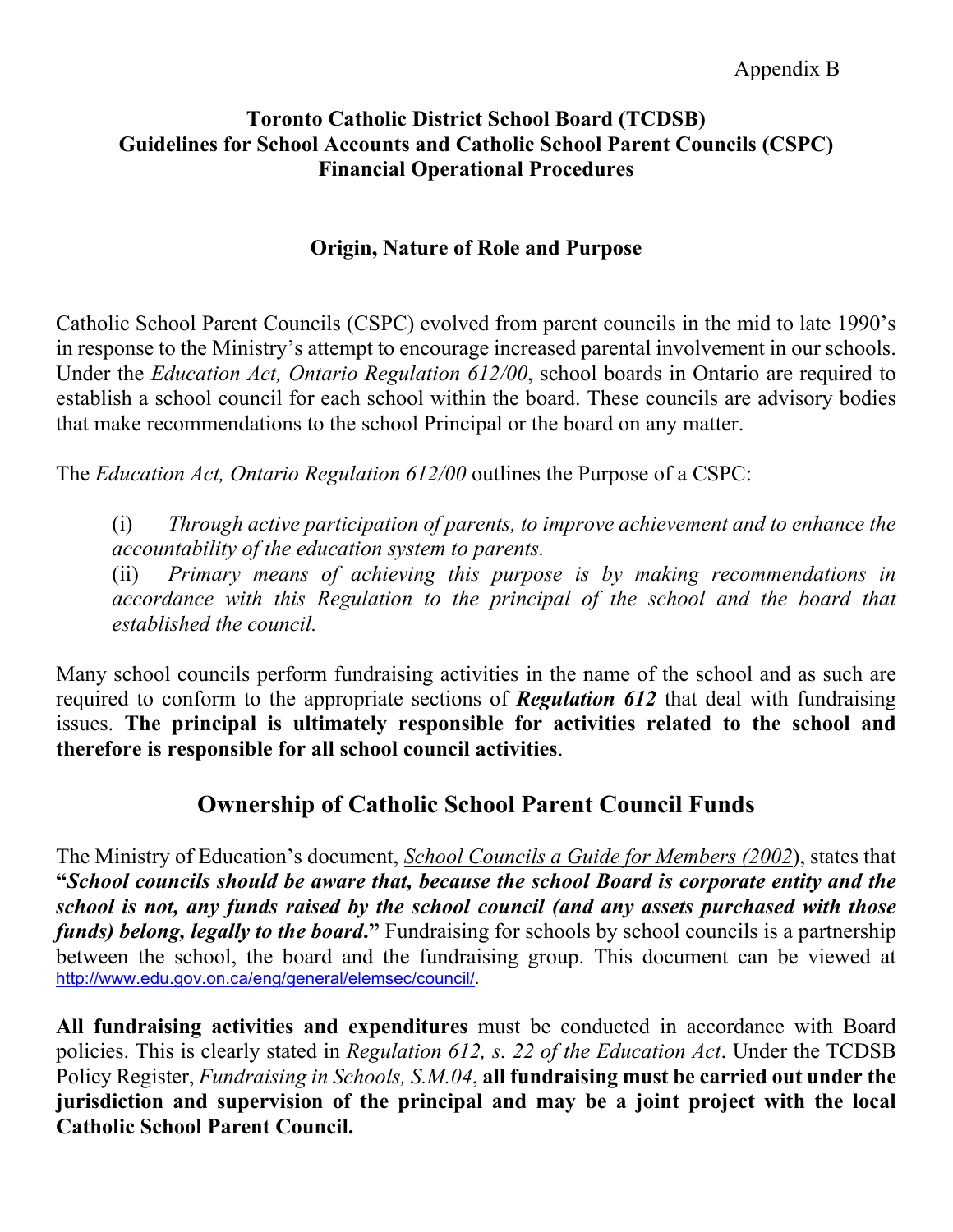# **Sources and Uses of School Generated Funds**

Funds are generated in schools from a number of different sources and used in a number of different ways. As per *Regulation 612*, these funds are under the direction and control of the school principal.

### **Categories of School Generated Funds**

- 1. **School generated fees for services, athletics, etc.**
- 2. **School generated fund raising for charities and /or specific events/initiatives**. In this category schools hold special fundraising drives to either assist a local or well-known charity (i.e., Terry Fox Run) or to provide funds to support a specific event in the school, such as an excursion, or to support a specific initiative in the school, such as the purchase of playground equipment. In this category, the staff in the school organizes and runs the fundraising activity without the involvement of the CSPC.
- 3. **CSPC generated fund raising for charities and/or specific events/initiatives/activities**. In this category, funds are raised for the same purpose as in Category# 2, however, the direct involvement of the CSPC is evident. This category is identified separately because board policy S.M.04 requires CSPC involvement in expenditure decisions and disbursements when funds are raised jointly.
- 4. **Funds raised through a board wide initiative**. In this category, funds are raised through board wide initiatives such as a beverage-vending contract.
- 5. **Funds raised through local school initiatives**. In this category, where approved by the board, schools raise funds from such things as cafeteria services. Any contracts entered into must conform to board's purchasing policy.
- 6. **Funds donated to schools.** This category deals strictly with donations made to a particular school either for a specific purpose or for general use. Such donations may be eligible for a charitable donation tax receipt.

# **Acceptable and Unacceptable Uses of School Generated Funds**

All purchases made using school generated funds must comply with board policy and procedures. Relevant board policies with which to ensure compliance would include the *Fundraising in Schools Policy, S.M.04*, and the board's *Purchasing Policy, FP01.*

Funds raised for a specific purpose must be used for the intended purpose. For example, student activity fees charged for locks, yearbooks and agendas should be used for the purchase of these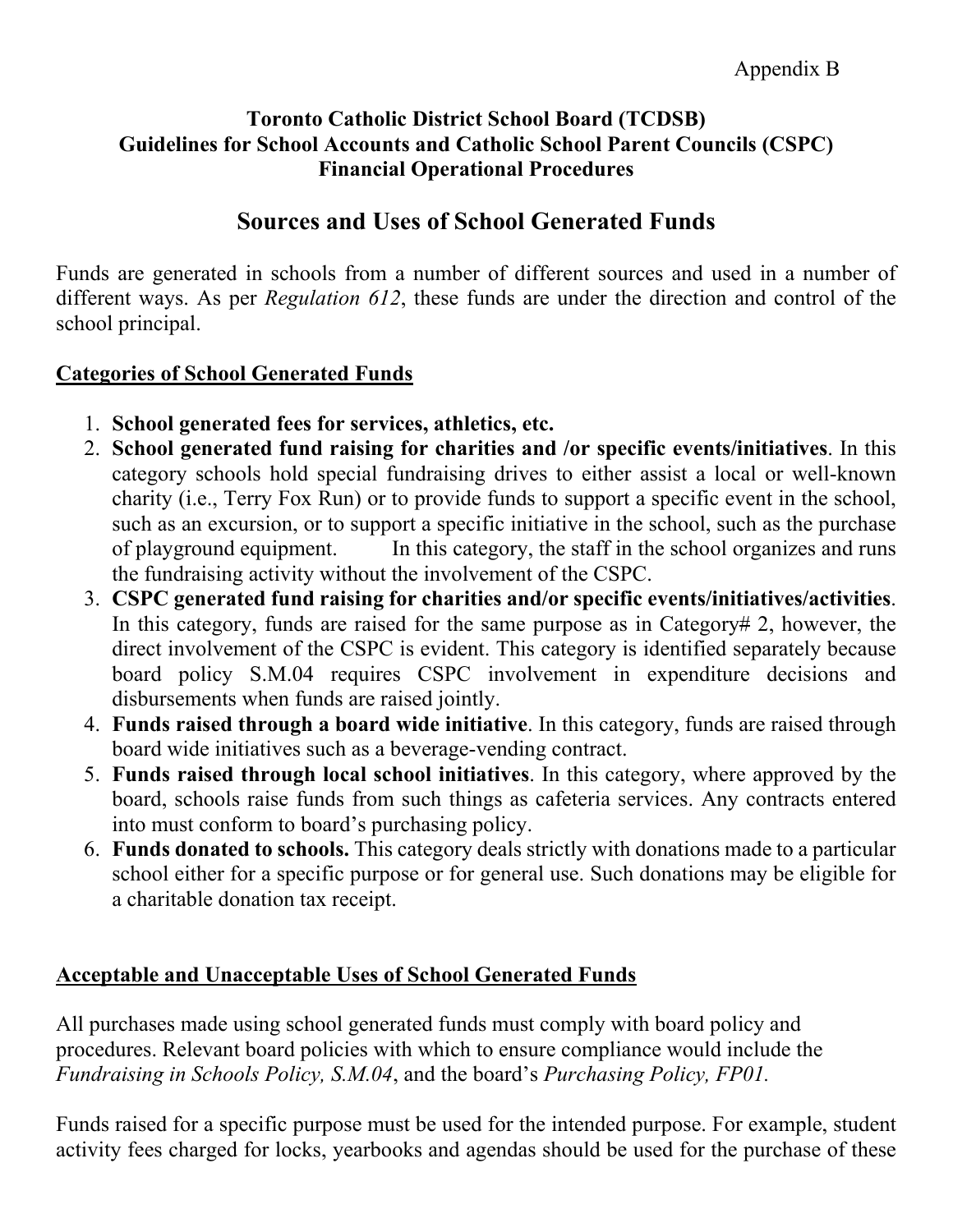items. The accounting records must track each category separately

Funds raised for general purpose with no specific intent must be used for school related activities, at the discretion of the school principal, and as per category 3 above, may require CSPC input.

As a general principle, CSPC funds raised in a particular school year should be used to benefit the students in the same year unless they have been earmarked for a specific intent (i.e., the purchase of playground). In this case the carry-forward of funds should be a joint decision of both the principal and the CSPC.

A list of unacceptable uses of school generated funds would include:

- Items that are to be purchased from the board's budget (i.e., textbooks)
- Mileage reimbursements to staff
- Monetary payments to staff for services
- Gifts to staff
- Cell phones for staff
- Out of school parties for staff
- Principal professional membership fees
- Principal/vice principal conference fees

### **CAUTION**

• **Expenditures made from school generated funds that do not directly benefit the students in the school are subject to greater scrutiny and may require further justification.**

#### i) **Roles and Responsibilities of the Principal**

The principal must:

- ensure that the guidelines relating to school accounts and Catholic School Parent Councils are implemented and in compliance with board policy;
- share budget and school account information (i.e., school block account, school CSPC account, school outside agency account, school main bank account, and student nutrition program account, if applicable) with CSPC's in the interest of accountability and transparency;
- be the approved signing officer on the school account;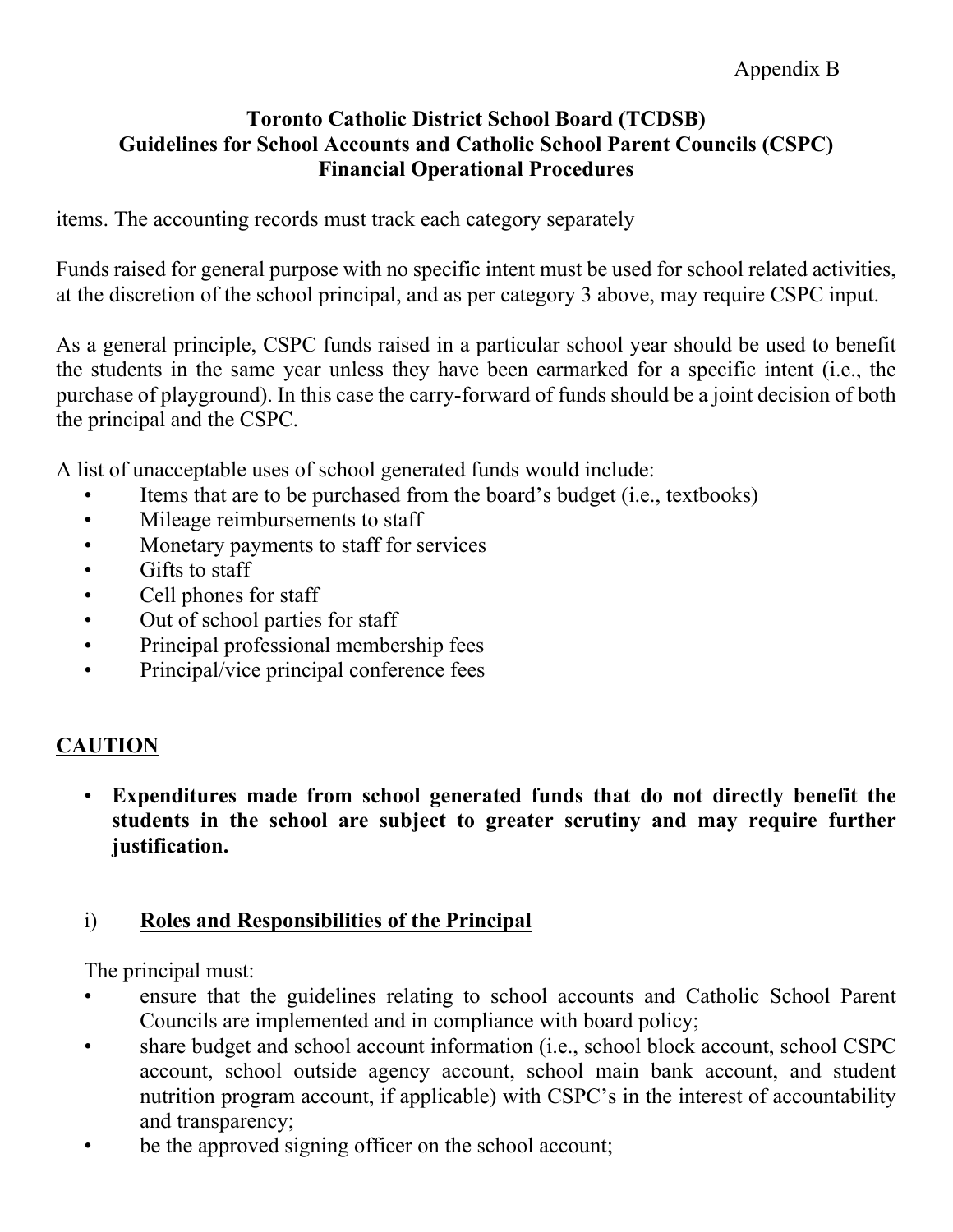- be one of the approved signing officers on the CSPC bank account;
- ensure that processes are in place to adequately control the funds within the school including security over cash and records;
- review, sign and date the annual CSPC financial reports;
- distribute to CSPC committee and members and/or make available the annual financial reports as outlined in the financial reporting requirement section;
- notify the school superintendent and the senior business official immediately if funds are lost or stolen; and
- ensure that the CSPC chair and treasurer are aware and understand their roles and responsibilities.

# ii) **Roles and Responsibilities of CSPC Chair and Treasurer**

The CSPC chair and treasurer must:

- work with the principal to ensure that the sources and uses of funds raised comply with Board policy and established guidelines;
- ensure fundraising activities involving the students and /or the school are in compliance with board policies and no direct or indirect benefit is derived by a member of CSPC;
- review, sign, and date the annual CSPC financial reports and CSPC meeting minutes;
- distribute and/or make available the annual CSPC financial reports as disclosed in the financial reporting requirement section;
- work with the principal to ensure that processes are in place to adequately control the funds and ensure security over cash and records of the school council;
- review, sign and date the bank reconciliation and CSPC meeting minutes on a monthly basis;
- ensure that the treasurer presents the financial reports and bank reconciliation at each CSPC meeting; and
- record the HST details for rebate purposes.

# **Banking Procedures**

# i**) Authorized Cheque Signatures for CSPC Accounts**

The TCDSB *Fund Raising in Schools Policy*, S.M.04, Regulation #6, is very specific:

When fundraising is a joint project with the local Catholic School Parent Council and/or Student Council, it is understood that the decision making as to the disbursement is also a joint responsibility. The following people shall be authorized to sign cheques (one person from each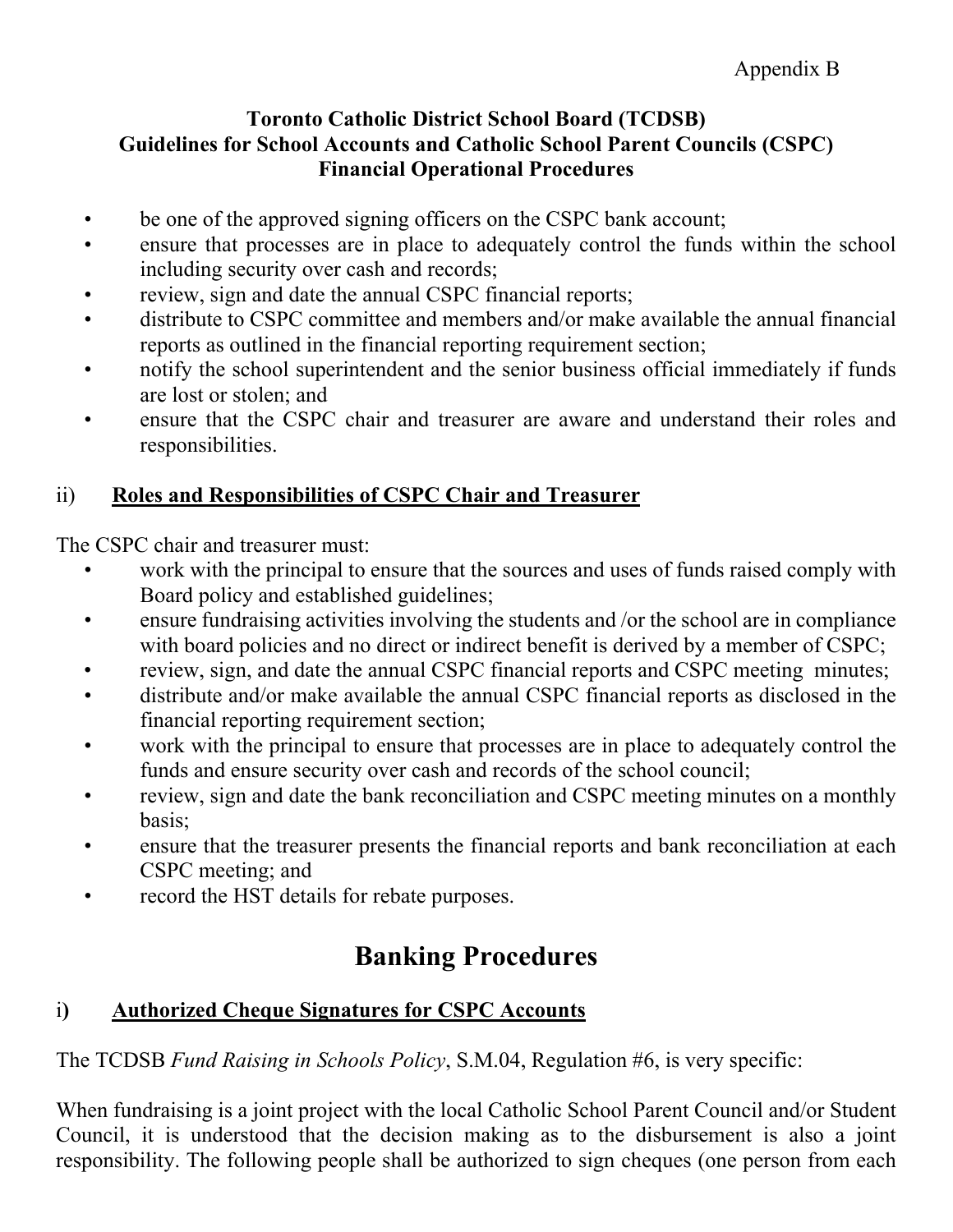of groups (a) and (b) must sign each cheque):

- a) two parent/student representatives on the executive committee of the Catholic School Parent Council/Student Council – usually the treasurer and the chair; and
- b) Two staff representatives from the school, namely the principal and designate. The principal's signature is required on all cheques and only in the absence of the principal will the vice-principal or superintendent sign.

Policy S.M.04 has been formulated around Public Sector Accounting Board (PSAB) guidelines and principles, and assumes that CSPC is under the control and influence of the board. Furthermore, the Ministry of Education's document, *School Councils a Guide for Members*  (2002), states that "School councils should be aware that, because the school board is a corporate entity and the school is not, any funds raised by the school council (and any assets purchased with those funds) belong, legally, to the board."

### **ii) Procedures for School Banking Cheque Signatures**

A report was approved at Education Council on March 5, 2007 that revised the procedures for cheque signing in the School Banking system. The following is a summary of the new requirements.

| <b>Cheque Amount</b> | <b>Required Signatures</b>                                   |
|----------------------|--------------------------------------------------------------|
| Under \$5,000        | Principal                                                    |
| Over \$5,000         | Principal and Vice Principal or Superintendent Approval Form |

Please note that our banks will accept one signature for all cheques including cheques which exceed \$5, 000. However, as an internal control measure if two signatures are not used, a copy of the cheque and invoice must be forwarded to the school superintendent. The superintendent will return the approval form back to the school to be attached to the original cheque for audit purposes. Scanned documents will suffice.

Please note that school secretaries are no longer authorized to sign cheques for a CSPC or school generated bank account. In most schools the secretary is preparing the deposits, preparing the cheques for signature and preparing the bank reconciliation. By also signing the cheque there is not a clear segregation of duties and this puts both the secretary and principal at risk.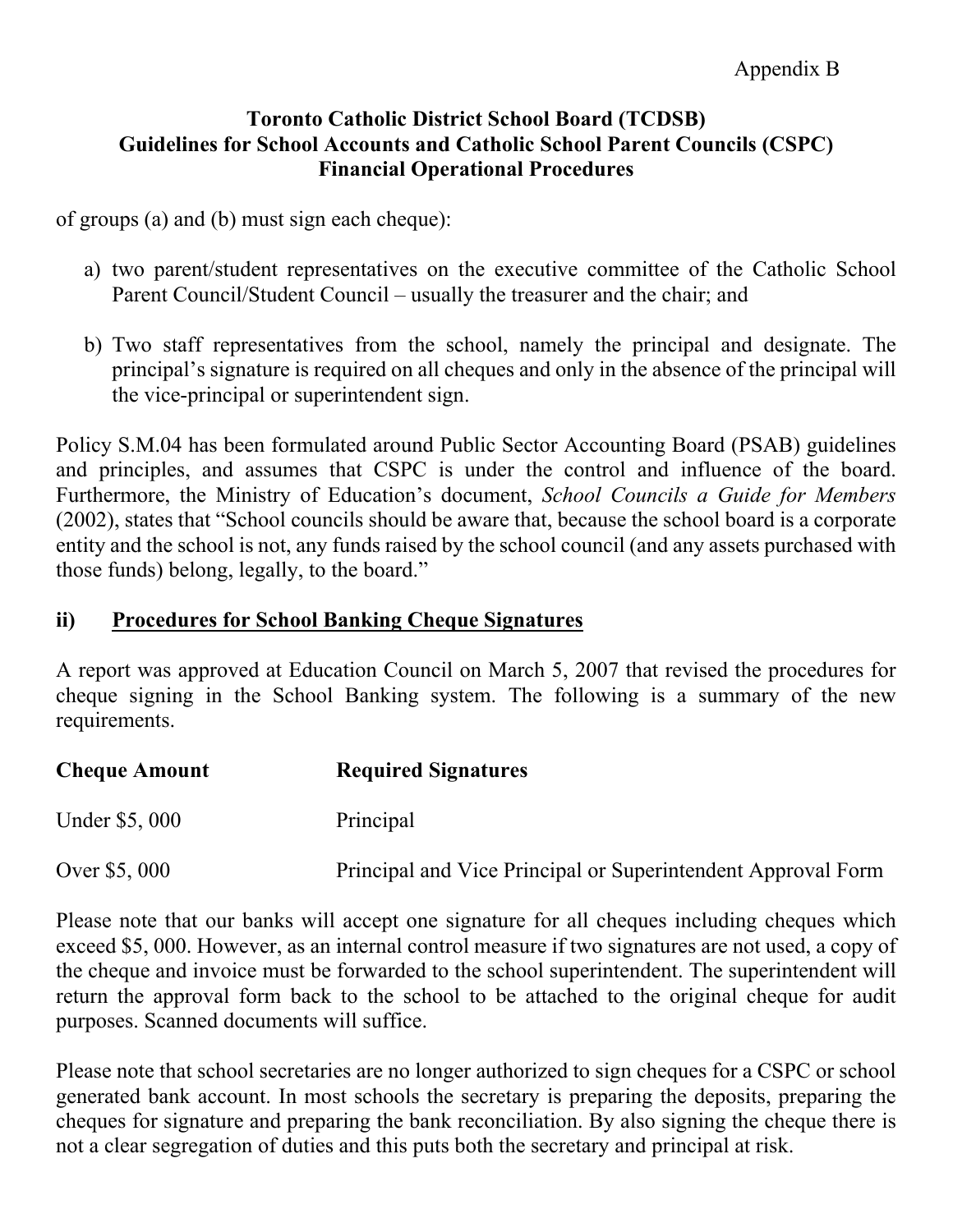# **iii) Receipts**

- For the security of funds and to protect anyone handling money raised through CSPC activities, all money needs to be counted and kept in the school for prompt deposit into the bank account.
- All money received at the school is to be stored on site in a designated locked and safe location as soon as possible (i.e., same day).
- All money collected is to be deposited intact to the bank account promptly. This means that expenditures must not be paid from the cash collected. The total funds are deposited to the bank account and a cheque is written to pay for expenditure.
- All staff or CSPC members collecting money must complete the attached "Funds" Received Form" and forward both to the designated individual for deposit.
- The forms must be filed with bank deposit form.

# **iv) Disbursements**

- All disbursements should be recorded promptly.
- All cheques require 2 signatures (see authorized cheque signatures above).
- Pre-signing of cheques is not permitted. Signature stamps are not permitted.
- Payments should only be made upon the presentation of an invoice, receipts or other appropriate supporting documentation.
- Cheques made payable to cash is not permitted.

# **CAUTION**

- Deviation from the above guidelines will leave the school and CSPC vulnerable to potential problems. The need to have guidelines in place is often not recognized until something goes wrong.
- The goal is to have controls that ensure money is handled appropriately, that staff are protected and that records are accurate, up to date and useful. The controls are only as good as their enforcement.

### **Financial Reporting Requirements**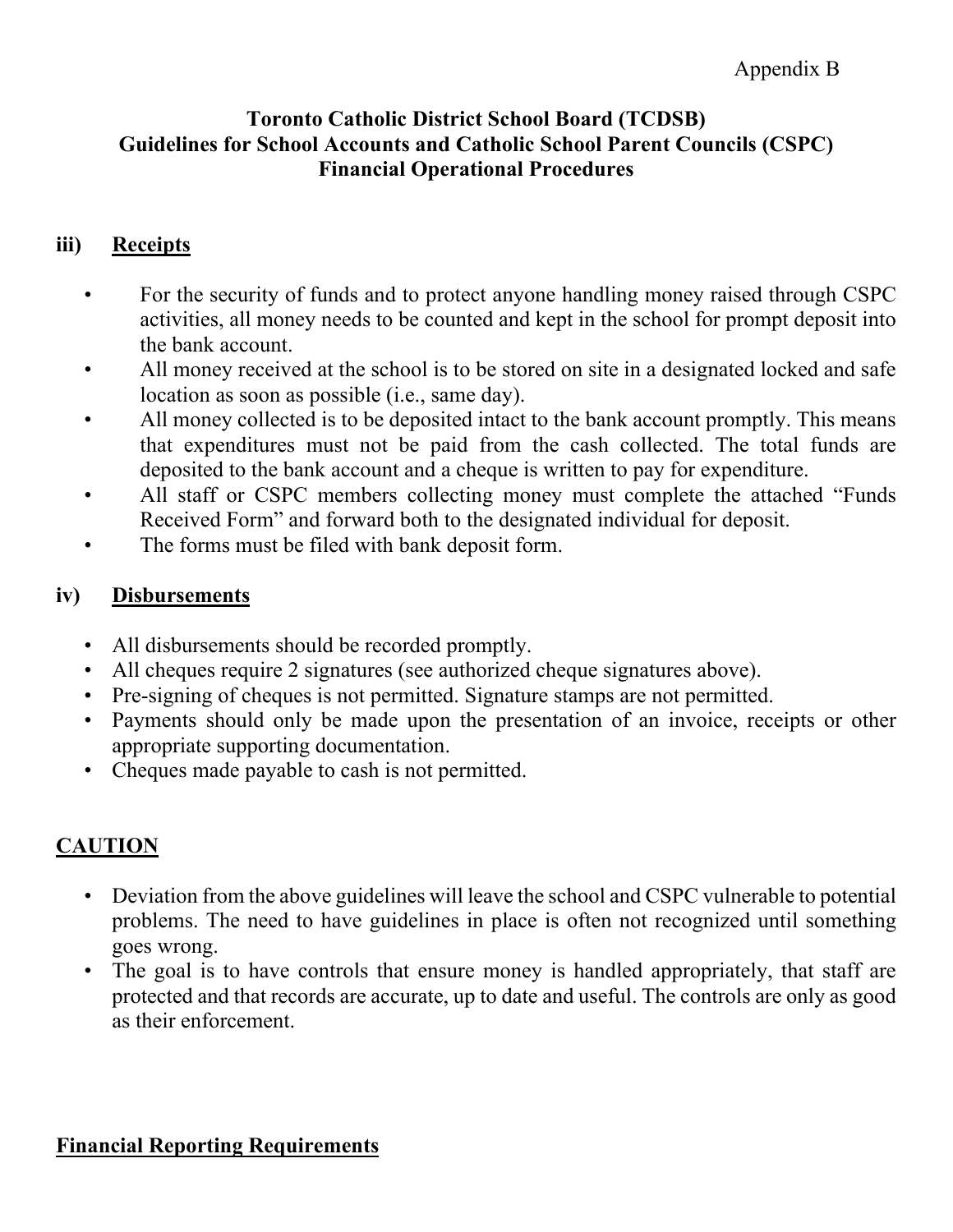To enable the CSPC to manage and monitor school council funds and fundraising activities, current financial information is required. To achieve this goal, monthly reports outlining the sources and uses of the funds and the current financial position of the CSPC are required.

The fiscal year for CSPC is June  $1<sup>st</sup>$  to May  $31<sup>st</sup>$  of the following year in order to meet the principal's reporting responsibilities as outlined in the Ontario Regulation 612. Annual financial reports shall reflect the activities undertaken during this timeframe. Sample budget, monthly and yearly financial recording templates can be found at

<https://tcdsbcec.sharepoint.com/teams/Parents-CSPC>

### Annual - Budget

- **1.** A Treasurer's Budget
- Opening Balance (Same as previous year's closing balance)
- Planned Revenue Activities (Funds Collection)
- Planned Expense Activities (Funds Disbursements)
- Planned Funds Surplus
- Due at the start of the school year

# Monthly Financial Reports

- **1.** A Treasurer's Report
	- Opening Balance (Same as the previous month's closing balance)
	- Revenue Received (Funds Collected)
	- Expenses Paid (Funds Disbursed)
	- Closing Available Balance
	- Copy to be included in the monthly minutes
- **2.** A Bank Reconciliation
	- The bank balance on the bank statement
	- Identifying outstanding deposits, including details of deposits
	- Less outstanding cheques, including a detailed listing of all cheques
	- The balance shown in the treasurer's records
	- Copy to be included in the monthly minutes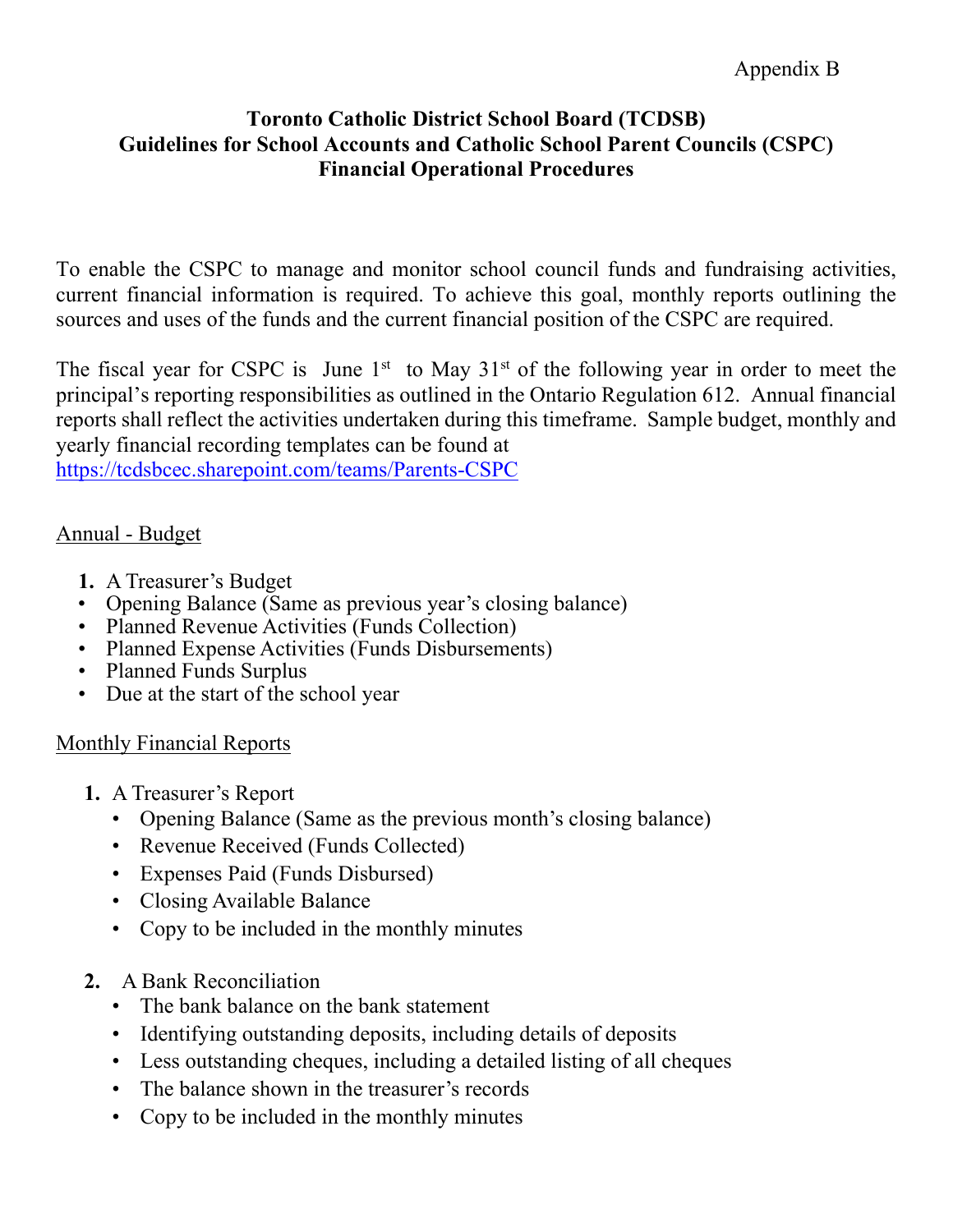### Yearly Financial Report

- 1. A Treasurer's report to the board and to the principal
- Opening Balance (June  $1<sup>st</sup>$ )
- Revenue Received (Funds collected between June  $1<sup>st</sup>$  and May  $31<sup>st</sup>$
- Expenses Paid (Funds disbursed between June  $1<sup>st</sup>$  and May  $31<sup>st</sup>$ )
- Funds Committed but Not Yet Paid
- Closing Balance (May  $31<sup>st</sup>$ )

It must be noted in the CSPC meeting minutes that the treasurer's report has been received and approved.

Regulation 612, s. 24, School councils states that "**every school council shall annually submit a written report on its activities to the principal of the school and to the board**". It further states "**If the school council; engages in fundraising activities, the annual report shall include a report on these activities**." This annual report should be the sum of the monthly treasurer's reports received by the council ending on May  $31<sup>st</sup>$ .

# **Financial Review/Audit**

Regular reviews/audits of CSPC financial records help to ensure compliance with the TCDSB policies and procedures. A review/audit is an independent examination of specified activities, which is used to assist management in the assessment of whether the organizations plans are carried out; policies and procedures are observed; and accounting is accurate for assets, liabilities, revenues and expenses and reporting is done on a timely basis.

# **Scope of Review/Audit**

The scope of the review/audit includes:

- Evaluate the adequacy and application of financial and other operating controls;
- Review compliance with related Board policies;
- Evaluate the timeliness, accuracy, and usefulness of the school's records and reports;
- Ensure that the CSPC funds are properly accounted for and safeguarded from loss; and
- Comment on the extent to which funds raised are used efficiently, effectively, and for the purpose stated prior to the funds being raised.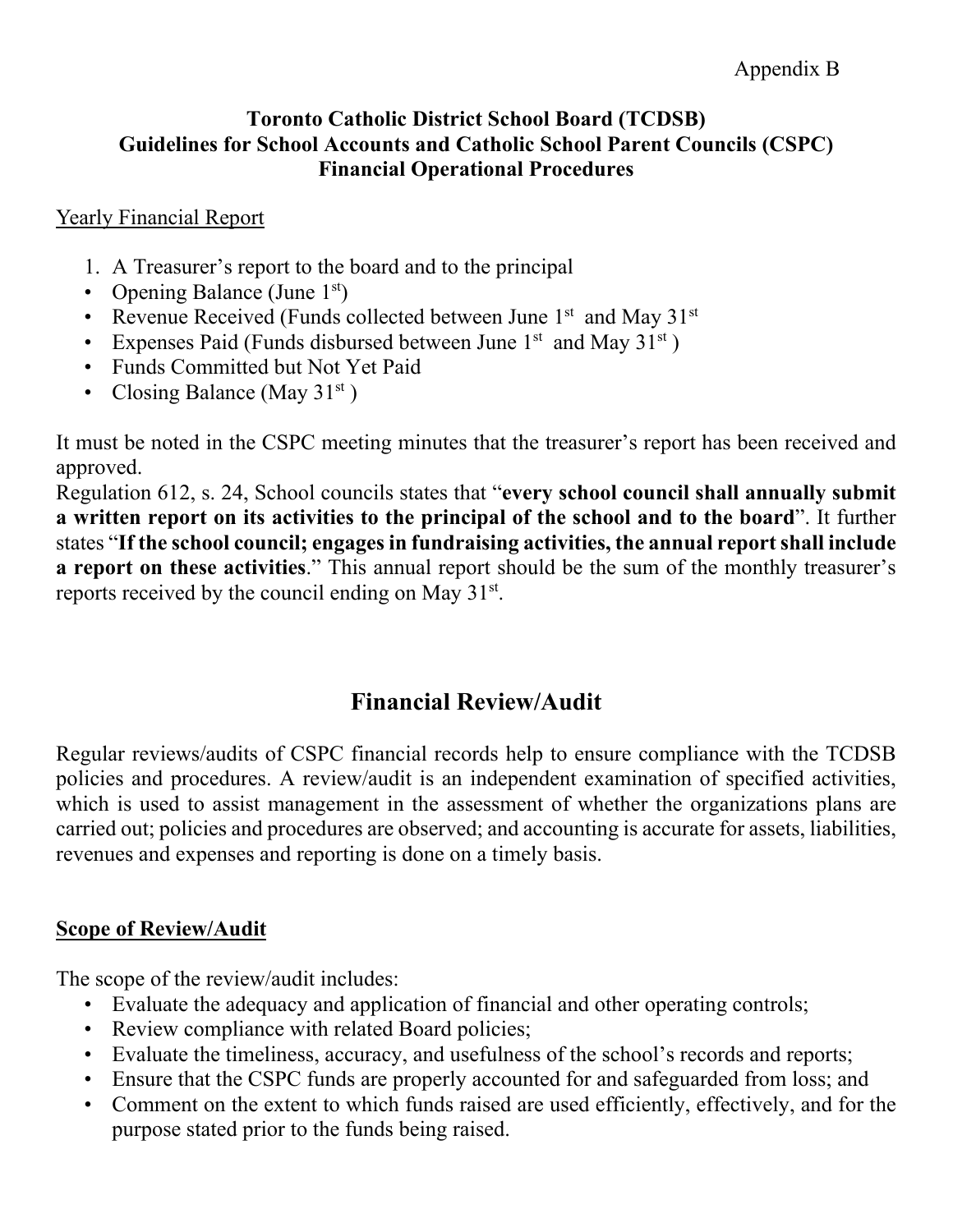### **Review/Audit**

The review audit consists of the following elements:

- A meeting with the school principal, CSPC chair and CSPC treasurer
- Gathering of relevant records from the school, banking institutions and CSPC
- Examination of financial records
- Preparation of review/audit report outlining the findings and results of the review/audit

# **CSPC Record Retention**

*Regulation 612, s. 16, states that* "(1) a school council shall keep minutes of its meetings and records of all its financial transactions." It goes on to state that "(2) the minutes and records shall be available at school for examination without charge by any person."

**As a matter of consistency with other financial record retention requirements, all records are to be maintained on board premises for a period of seven years.**

### **Issue:**

- The Board recognizes the hard work and long hours CSPC volunteers put in to achieve their goals. Volunteers have expressed a concern that they be able to work out of their homes and create their own hours to balance their volunteer activities with family and work responsibilities.
- The Board must also maintain custody of the documentation that supports our reports to the community and the year over year continuity from one CSPC executive to the next or from one principal to the next

# **Recommendation**

In the interest of supporting both the volunteers and the Board's responsibilities the following guidelines should be considered:

1. The treasurer should be able to work from home in the preparation of CSPC financial records. At some point, interim reports will be prepared and bank statements and accounts will be reconciled. At this point the historical records and analysis that supports this work must be filed and stored at the school for future reference and audit. The principal, in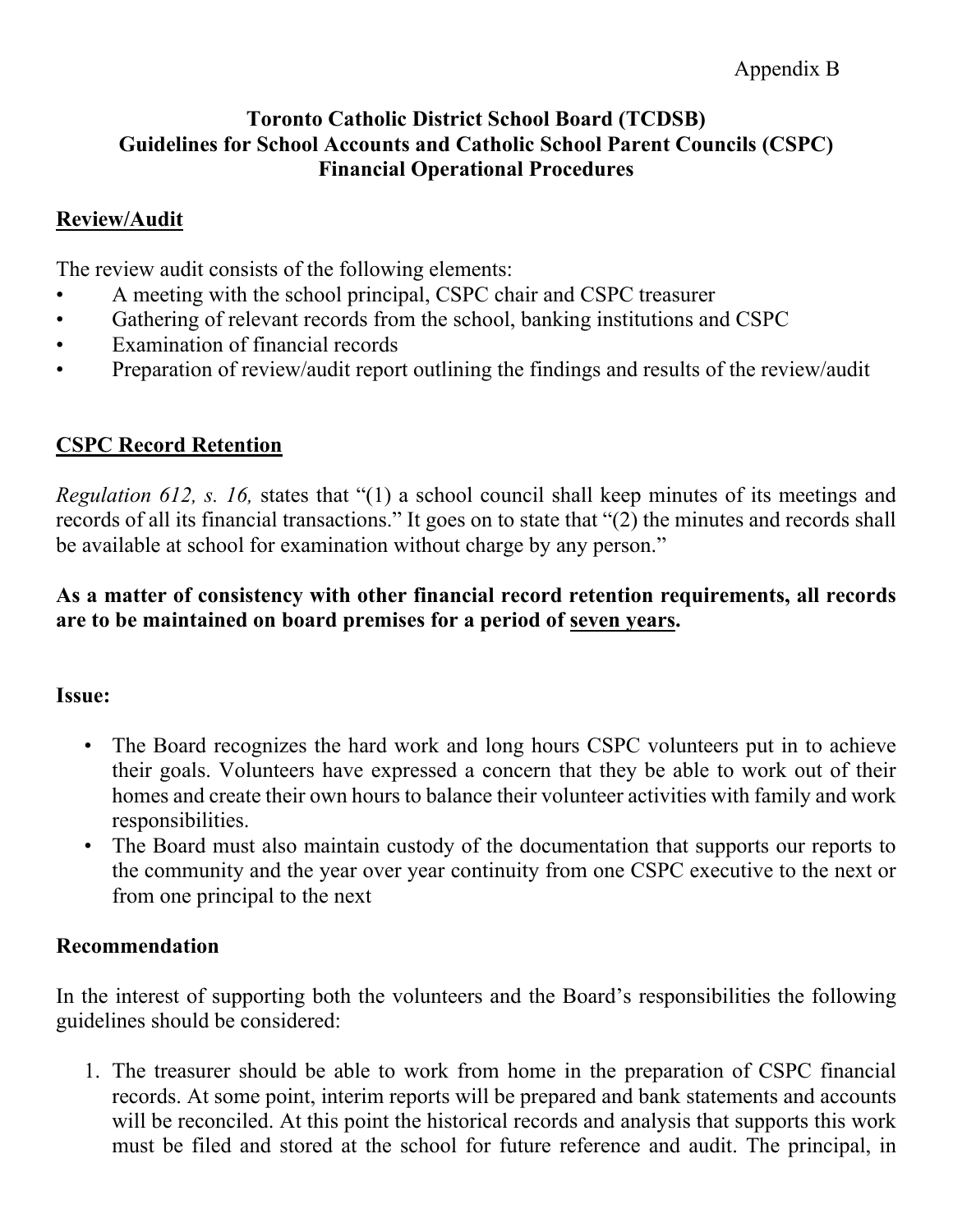consultation with the CSPC executive, should have the final say as to what the reasonable time periods should be. As a guideline, the maximum period for an un-reconciled account must not exceed three (3) months.

- 2. All CSPC financial documents including blank cheques and bank books must be stored at the school when it closes for the summer, usually mid-July. There should be no petty cash. All cash and cash receipts should be deposited in the bank account and there should be no purchase activity from the account until the school opens in the fall.
- 3. The Board's external auditors and the Finance Department will select 15 20 locations each year to audit their school banking, CSPC and nutrition accounts. If your school is selected, all relevant financial documentation must be brought to the school on the agreed upon date for the visit.
- 4. If for any reason the historical records need to be removed from the premises then the principal should be aware of this fact and should have a timetable for their return. This may be done using a sign out system or any other method the principal feels is appropriate to remain accountable.

# **Change in School Principal/CSPC Chair/CSPC Treasurer**

Changes in principal and CSPC members at schools are frequent and should not impact on the day to day administration of the school generated funds.

In order to ensure that when the principal changes or when there are changes in the CSPC chair and/or treasurer, basic information is transferred to the new principal/staff, the following form should be completed:

- The accompanying form is to be completed by the exiting principal and CSPC treasurer.
- The new principal or the new CSPC Treasurer should verify its accuracy. Any discrepancies should be clearly identified.
- The new principal should arrange for the signing authorities to be updated with the financial institution.

# **Cash Donations**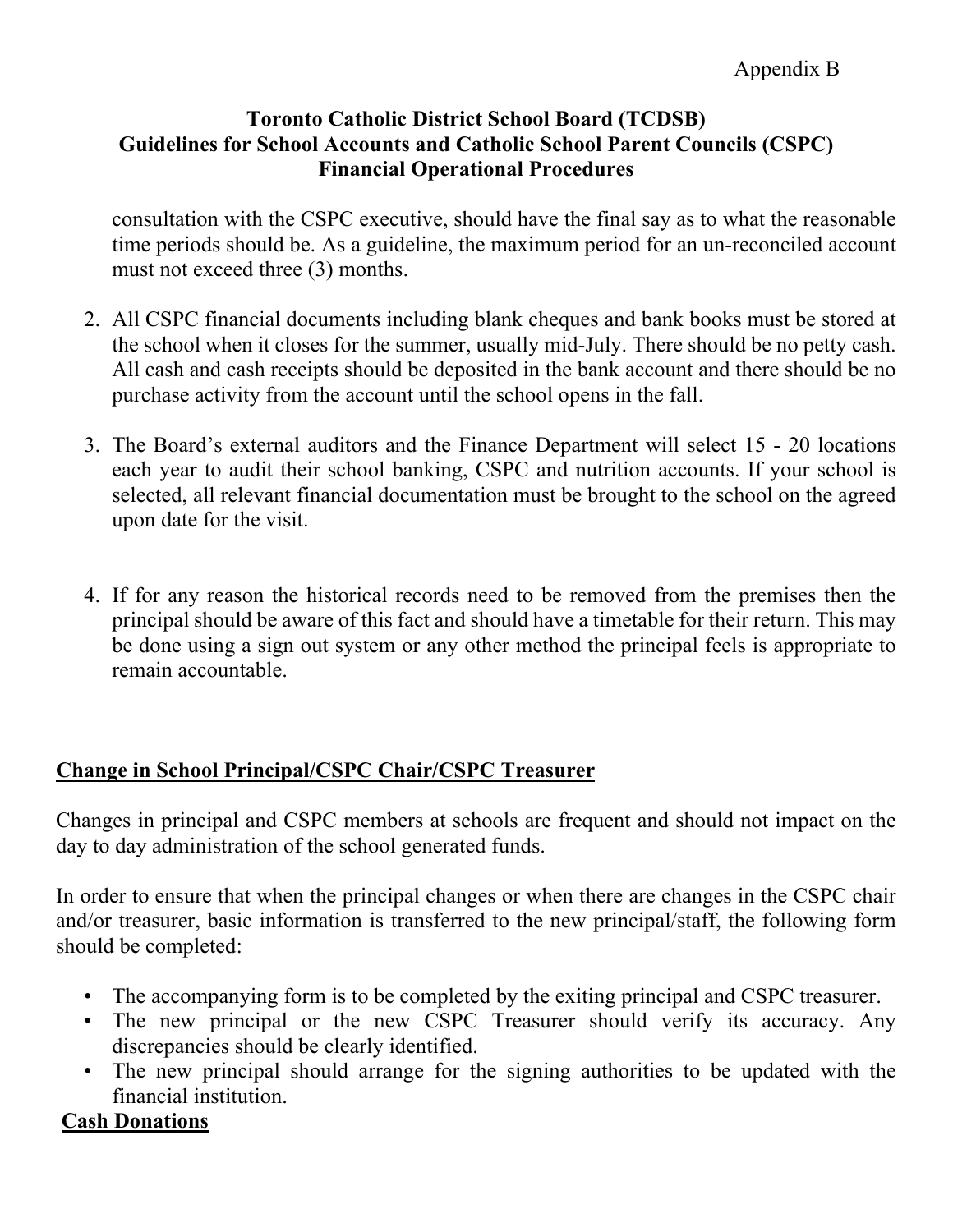Please note that CSPC cannot issue tax receipts. They are not registered charities.

The Toronto Catholic District School Board (TCDSB), which is a charitable organization, accepts donations that are used for educational purposes (i.e., board programs, school-raised funds etc.). The donation cannot be reverted back to an organization or individual outside of the TCDSB (e.g., CSPC, Alumni Associations etc.).

A donation (gift) is a voluntary transfer of property without valuable consideration. Generally a gift is made if all three conditions listed below are satisfied:

- Some property usually cash is transferred by a donor to a registered charity;
- The transfer is voluntary; and
- The transfer is made without expectation of return. No benefit of any kind may be provided to the donor or to anyone designated by the donor.

Tax receipts are issued for the donations subject to all applicable income tax laws, regulations. Interpretation bulletins, brochures and guides, and newsletters under the Canada Revenue Agency ("CRA").

The preferred method of making a donation if using "Making a Donation" on KEV. Using this method offers schools the many advantages.

- 1. It is convenient and easy to use
	- Anyone can secure donations 24/7 from the comfort of their home using various payment methods
- 2. It is student safe and it reduces risk
	- Children will not have to carry cash or a signed cheque to school
	- Reduces risks associated with cash handling
- 3. Tax receipts
	- Tax receipts are issued automatically directly to the donor and may be reprinted
	- No minimum required to receive a tax receipt
- 4. Saves Time
	- No school involvement in the process
	- Board electronically transfer donation funds directly to the account identified by the donor

Tax receipts will only be issued for individual donations of \$10.00 or more. Cash donations must be in the form of a cheque made payable to TCDSB, except when there is more than one donor.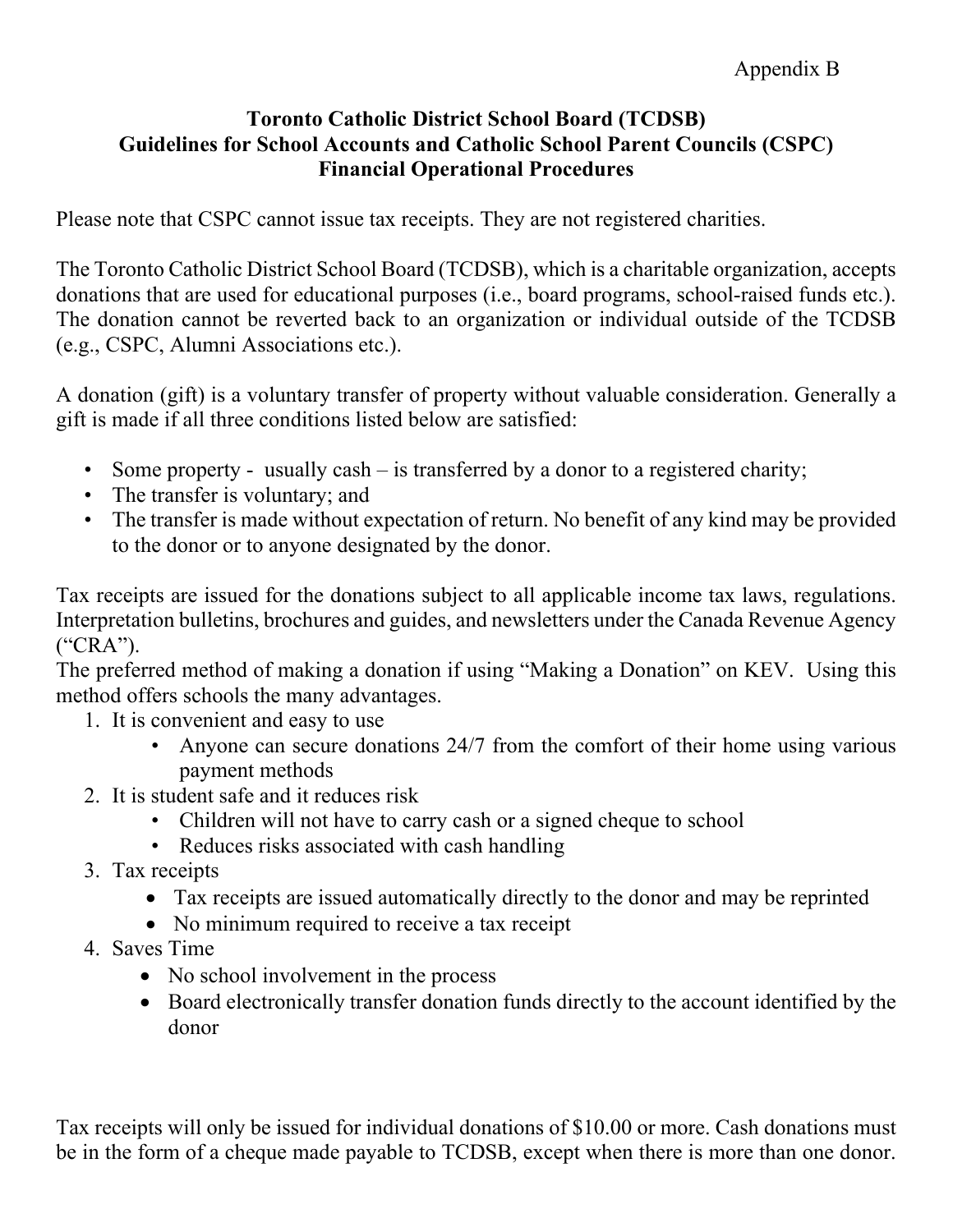If there is more than one donor, it is then best to have the cheques made payable to the school and deposited in the school bank account. Then, the school submits one cheque for the total amount to the Board, accompanied by an electronic excel spreadsheet outlining the donor's name, address and amount of donation.

If a CSPC wishes to provide a tax receipt for a donor, the council should follow the same procedures above. A cheque and electronic spreadsheet should be submitted to the Board. Reference should be made to the CSPC. The donation will then be deposited into the revenue cost centre for the applicable school (either Outside Agency or CSPC). The school may then use the related expenditure cost centre to make purchases against the revenue received. The cheque should be sent directly to the Toronto Catholic District School Board, 80 Sheppard Avenue East, Toronto, On, M2N 6E9, Attention: Finance Department.

The Finance Department issues an official tax receipt, with a thank you acknowledgement, and mails it out to the donor, unless there are numerous donations and then the official receipts and acknowledgements will be returned to the school for mailing.

Funds may be accessed by:

- a. A SAP purchase order to purchase an item through the board; or
- b. A cheque requisition signed by the principal made payable to the school for reimbursement of an item purchased (original invoice must be attached to cheque requisition).

# **Crime Insurance**

School councils are involved in fundraising for their schools and collect a great deal of money. The question has come up regarding insurance coverage if those funds were to be stolen or disappear from the school. School boards purchase crime insurance to cover the board's losses of money and securities. Coverage would only be extended to monies owned by the CSPC's in situations where the school and/or board are holding the funds in trust. In order to be considered "held in trust", funds need to be in the care, custody and control of the principal or secretary.

• Example 1

The school council has a bake sale and generated \$2,000. The money is given to the school secretary on Friday to put in the school safe to hold over the weekend. When the secretary goes to retrieve the funds on Monday, she finds that the money is missing. A claim is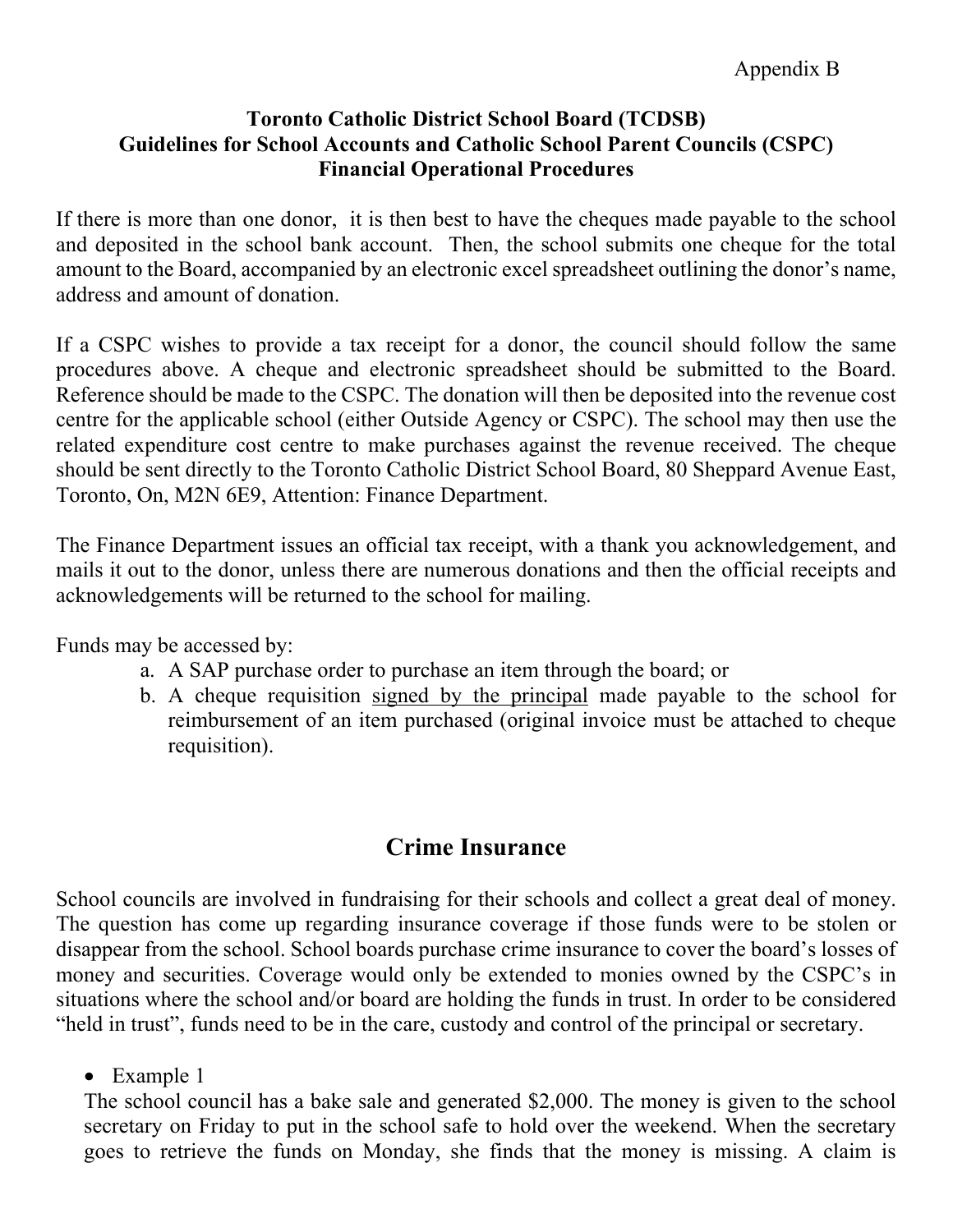forwarded to the board's insurance provider and paid subject to the deductible amount because the funds were held in trust by the school.

• Example 2

Same scenario as above except that the school council member takes the \$2,000 and makes their way to the bank to make a deposit. The council member has the money stolen from their vehicle on their way to the bank. In this situation, coverage would not be extended as the funds are no longer held in trust by the school and/or board.

### **Recommendation**

To maximize crime insurance coverage, funds should be stored securely at the school location under the care, custody and control of the school principal or school secretary wherever possible and financial records must be in place to support any loss claim.

# **Liability Insurance**

The Board's liability insurance coverage for events held away from board property is the same as the coverage for events held on Board property provided that the event is authorized/approved by the principal of the corresponding school.

OSBIE"s Board Liability coverage is \$27 million per occurrence with no deductible and also includes coverage for volunteers.

# **Requests for a Certificate of Insurance or for a Confirmation of Coverage Certificate**

- Many outside facilities will request proof that adequate insurance is in place before they will allow a group to occupy their premises.
- These certificates can be obtained from the Finance/Risk Management Department and are usually available within two days.

# **Supplemental CSPC Liability Insurance**

Supplemental liability insurance for CSPC may be purchased at their own expense through the board's insurer (OSBIE). This insurance would be purchased only where in the out of the ordinary situation that CSPC activities will be undertaken that are not typically considered normal educational activities and are not endorsed or approved by the principal of the school. This insurance will only be made available at the beginning of each school year and if the CSPC decides later in the year that they would like to purchase supplemental insurance then they will